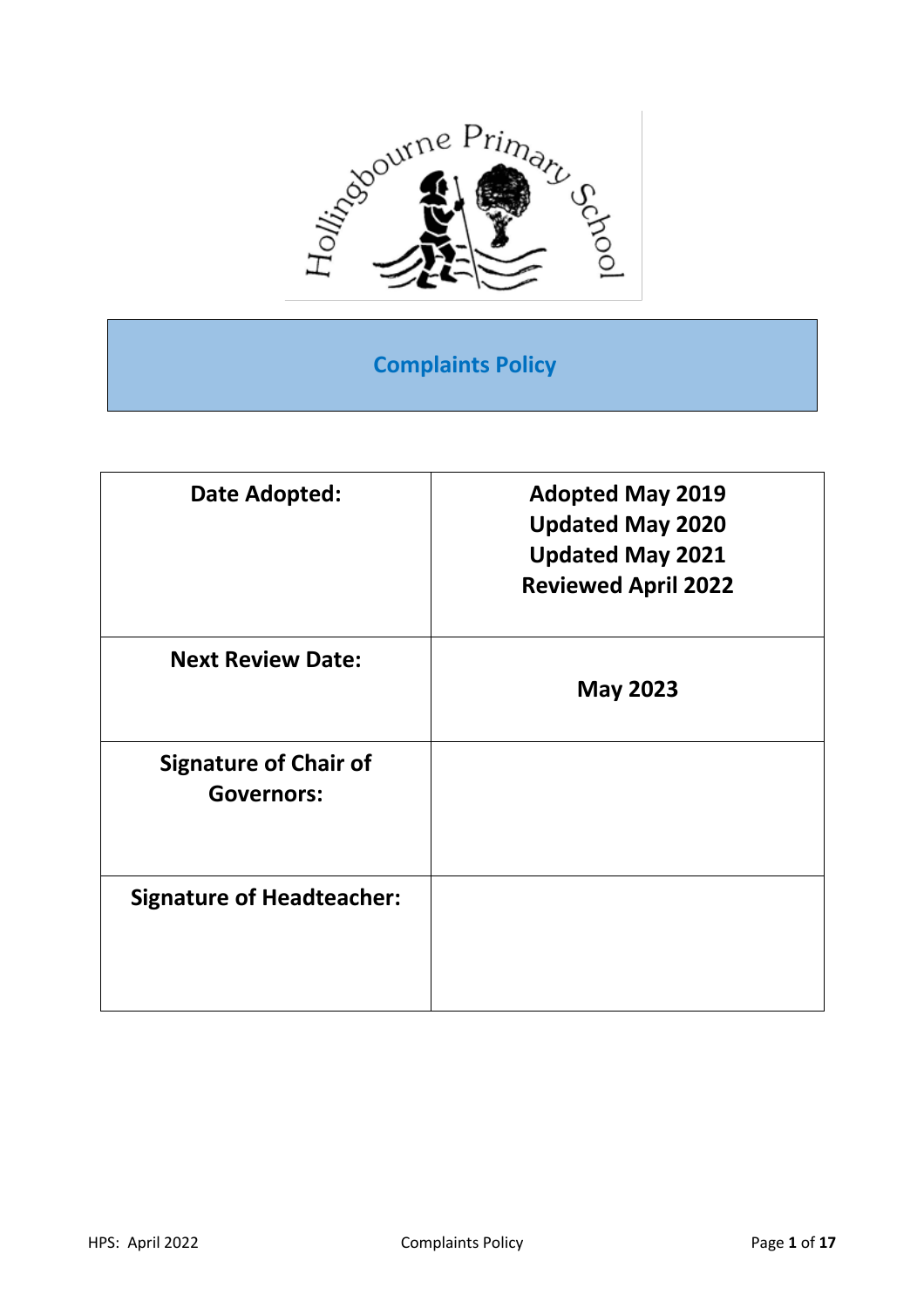# **Hollingbourne Primary School Complaints Policy and Procedure Adopted May 2019 Reviewed May 2020 and May 2021 and April 2022**

### **Who can make a complaint?**

**This complaints policy and procedure is not limited to parents or carers of children that are registered at the school. Any person, including members of the public, may make a complaint to Hollingbourne Primary School about any provision of facilities or services that we provide**. Unless complaints are dealt with under separate statutory procedures (such as appeals relating to exclusions or admissions), we will use this complaints procedure.

### **The difference between a concern and a complaint**

A concern may be defined as '*an expression of worry or doubt over an issue considered to be important for which reassurances are sought'*.

A complaint may be defined as "*an expression of dissatisfaction however made, about actions taken or a lack of action*".

It is in everyone's interest that concerns and complaints are resolved at the earliest possible stage. Many issues can be resolved informally, without the need to use the formal stages of the complaints procedure. Hollingbourne Primary School takes concerns seriously and will make every effort to resolve the matter as quickly as possible.

If you have difficulty discussing a concern with a particular member of staff, we will respect your views. In these cases, the complaints co-ordinator, Helen Bradley-Wyatt, will refer you to another staff member. Similarly, if the member of staff directly involved feels unable to deal with a concern, Helen Bradley-Wyatt will refer you to another staff member. The member of staff may be more senior but does not have to be. The ability to consider the concern objectively and impartially is more important.

We understand however, that there are occasions when people would like to raise their concerns formally. In this case, Hollingbourne Primary School will attempt to resolve the issue internally, through the stages outlined within this complaints procedure.

#### **How to raise a concern or make a complaint**

A concern or complaint can be made in person by parents, carers (including parents or carers of children no longer at the school) and members of the public, in writing or by telephone. They may also be made by a third party acting on behalf on a complainant, as long as they have appropriate consent to do so.

**Concerns** should be raised with the class teacher/form tutor/head of year in the first instance. At this stage informal mediation may be offered. While this can be useful in helping the school and complainants reach an agreement and move forward, there are times when it may not be the most appropriate course of action.

Mediation can:

- provide a helpful mechanism for discussion when a concern is raised
- help to rebuild the relationship between all parties

It should not be used as a substitute for an investigation during the formal stages of the complaints procedure.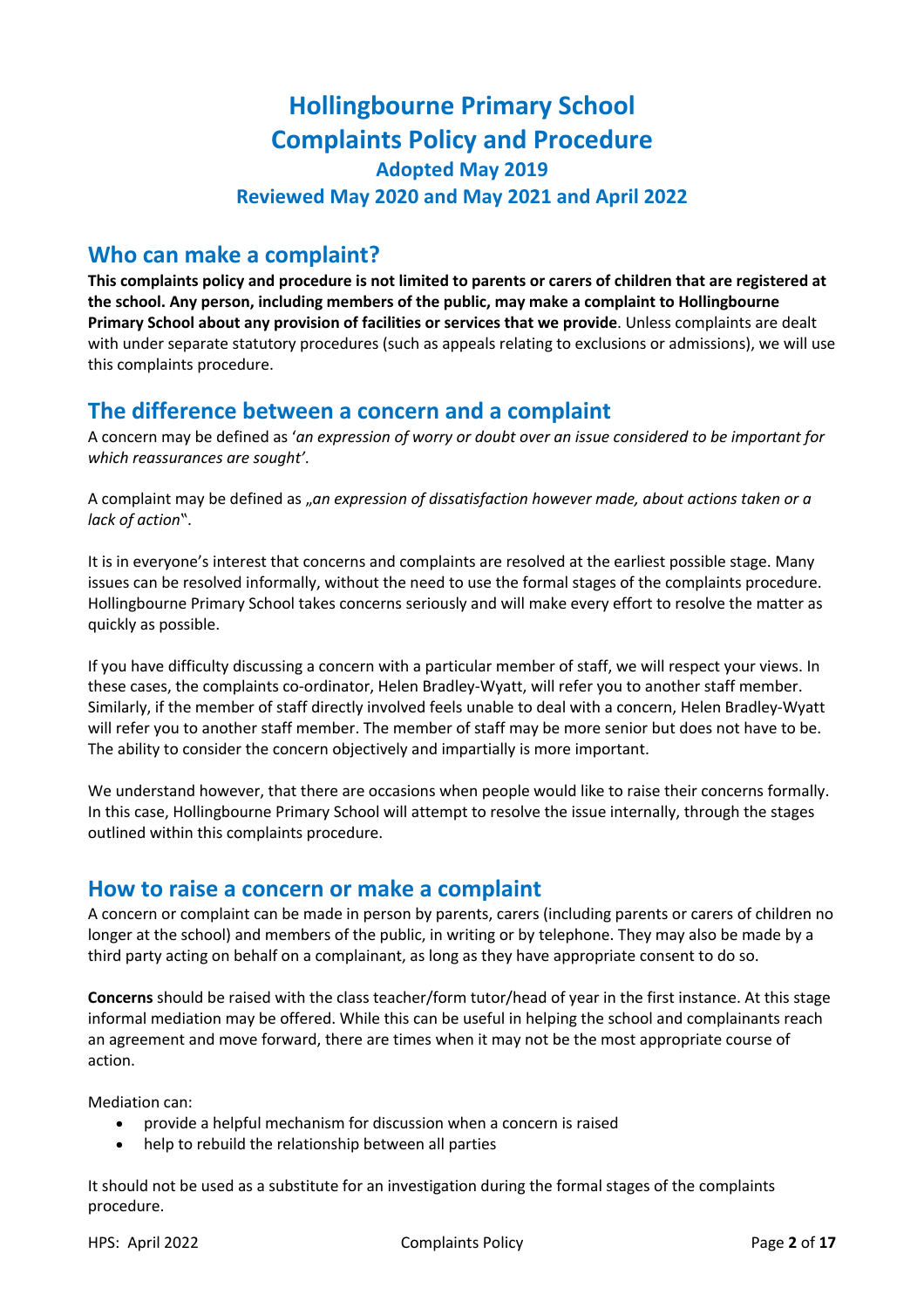If neither the complainant nor the school considers that mediation will serve any practical purpose at this point, the complainant will not be prevented from moving to the next investigative stage of the complaints procedure.

If the issue remains unresolved, the next step is to make a formal complaint.

Complainants should not approach individual governors to raise concerns or complaints. They have no power to act on an individual basis and it may also prevent them from considering complaints at Stage 2 of the procedure.

Complaints against school staff (except the headteacher) should be made in the first instance, to Helen Bradley-Wyatt (the headteacher) via the school office*.* Please mark them as Private and Confidential. Complaints that involve or are about the headteacher should be addressed to Zara Rout (the Chair of Governors, care of the complaints co-ordinator), via the school office. Please mark them as Private and Confidential.

Complaints about the Chair of Governors, any individual governor or the whole governing body should be addressed to Lyn Dive (the Clerk to the Governing Body) via the school office. Please mark them as Private and Confidential.

For ease of use, a template complaint form is included at the end of this procedure. If you require help in completing the form, please contact the school office. You can also ask third party organisations like the Citizens Advice to help you.

In accordance with equality law, we will consider making reasonable adjustments if required, to enable complainants to access and complete this complaints procedure. For instance, providing information in alternative formats, assisting complainants in raising a formal complaint or holding meetings in accessible locations.

#### **Anonymous complaints**

We will not normally investigate anonymous complaints. However, the headteacher or Chair of Governors, if appropriate, will determine whether the complaint warrants an investigation.

#### **Time scales**

You must raise the complaint within three months of the incident or, where a series of associated incidents have occurred, within three months of the last of these incidents. We will consider complaints made outside of this time frame if exceptional circumstances apply.

#### **Complaints received outside of term time**

We will consider complaints made outside of term time to have been received on the first school day after the holiday period.

## **Scope of this Complaints Procedure**

This procedure covers all complaints about any provision of community facilities or services by Hollingbourne Primary School, other than complaints that are dealt with under other statutory procedures, including those listed below.

| <b>Exceptions</b>                | Who to contact                                                     |
|----------------------------------|--------------------------------------------------------------------|
| Admissions to schools            | Admissions Policy or contact Kent County Council Admissions team.  |
| Statutory assessments of         |                                                                    |
| <b>Special Educational Needs</b> | Special Educational Needs: The Complainant can use this policy to  |
|                                  | complain unless the Complainants child has an Education Health and |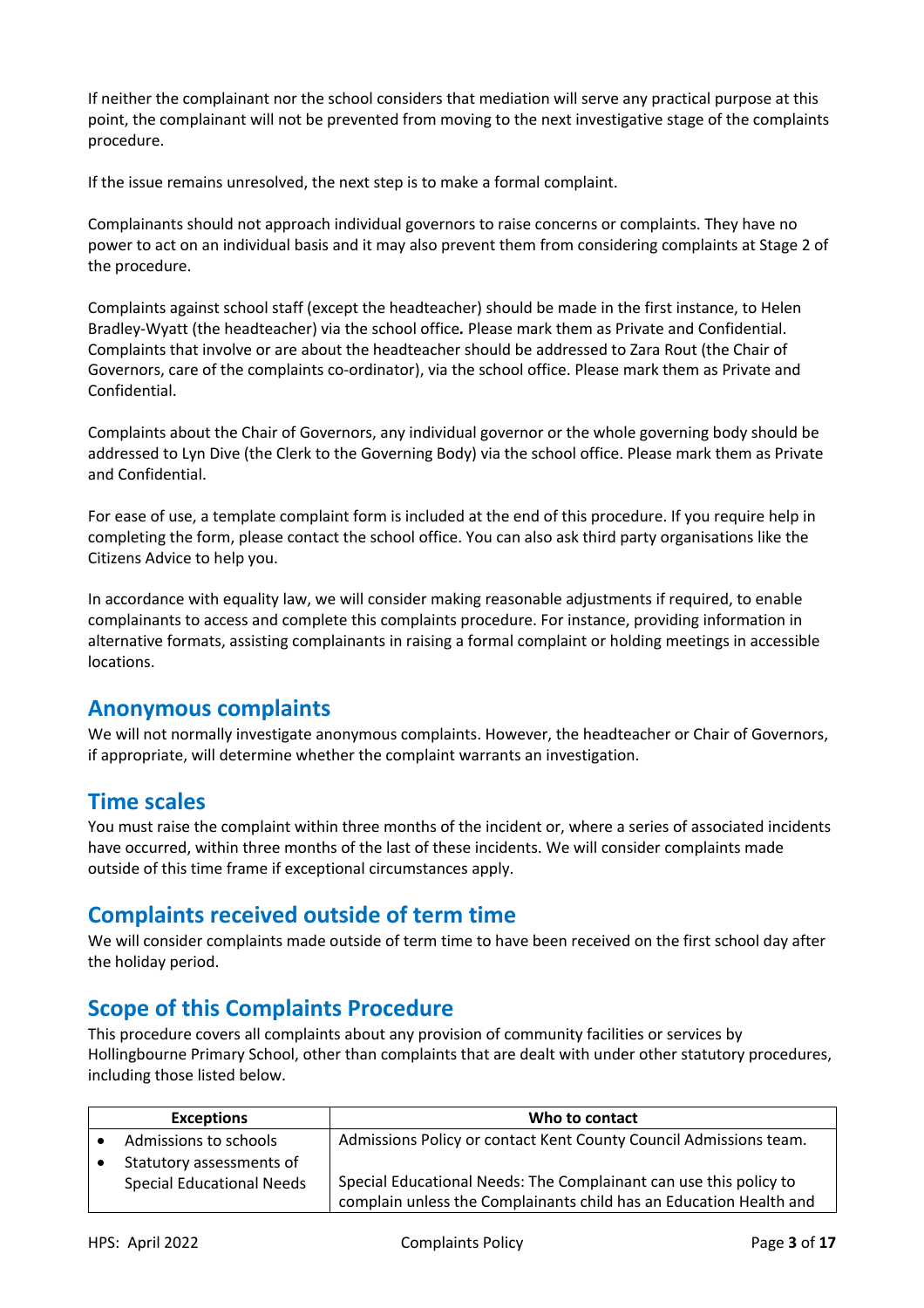|           | School re-organisation      | Care Plan and the Complainant wishes to appeal against a decision        |
|-----------|-----------------------------|--------------------------------------------------------------------------|
|           | proposals                   | that the Local Authority has taken. If this is the case, the Complainant |
|           |                             | needs to contact the Local Authority.                                    |
|           |                             |                                                                          |
|           |                             | School re-organisation proposals should be raised with the KCC           |
|           |                             | Contact Centre 01622 671411                                              |
|           |                             |                                                                          |
| ٠         | Matters likely to require a | Complaints about child protection matters are handled under our          |
|           | <b>Child Protection</b>     | Child Protection and Safeguarding Policy and in accordance with          |
|           | investigation               | relevant statutory guidance.                                             |
| $\bullet$ | Freedom of Information      | Subject Access Requests and Freedom of Information Requests:             |
|           |                             | please see the School's Data Protection and Freedom of Information       |
|           |                             | Policies.                                                                |
|           |                             |                                                                          |
|           | Exclusion of children from  | Further information about raising concerns about exclusion can be        |
|           | school*                     | found at: www.gov.uk/school-discipline-exclusions/exclusions.            |
|           |                             |                                                                          |
|           |                             | *complaints about the application of the Behaviour Policy can be         |
|           |                             | made through the school's Complaints Procedure.                          |
|           | Whistleblowing              | We have an internal whistleblowing procedure for all our employees,      |
|           |                             |                                                                          |
|           |                             | including temporary staff and contractors.                               |
|           |                             |                                                                          |
|           |                             | The Secretary of State for Education is the prescribed person for        |
|           |                             | matters relating to education for whistleblowers in education who do     |
|           |                             | not want to raise matters direct with their employer. Referrals can be   |
|           |                             | made at:                                                                 |
|           |                             | www.education.gov.uk/contactus                                           |
|           |                             |                                                                          |
|           |                             |                                                                          |
|           |                             | Volunteer staff who have concerns about our school should complain       |
|           |                             | through the school"s complaints proce-dure. You may also be able to      |
|           |                             | complain direct to the LA or the Department for Education (see link      |
|           |                             | above), de-pending on the substance of your complaint.                   |
|           |                             |                                                                          |
|           |                             | Anonymous complaints: Please refer to the School's Whistleblowing        |
|           |                             | Policy                                                                   |
|           | <b>Staff Grievances</b>     | Staff grievance, capability or disciplinary - these are covered by       |
|           |                             | separate school policies and procedures.                                 |
|           |                             |                                                                          |
|           | <b>Staff Conduct</b>        | Complaints about staff will be dealt with under the school"s internal    |
|           |                             | disciplinary procedures, if appropriate.                                 |
|           |                             |                                                                          |
|           |                             | Complainants will not be informed of any disciplinary action taken       |
|           |                             | against a staff member as a result of a complaint. However, the          |
|           |                             | complainant will be notified that the matter is being addressed.         |
|           |                             |                                                                          |
| ٠         | Complaints about services   | Providers should have their own complaints procedure to deal with        |
|           | provided by other providers | complaints about service. Please contact them direct.                    |
|           | who may use school          |                                                                          |
|           | premises or facilities.     |                                                                          |
| $\bullet$ | National Curriculum -       | Please contact the Department for Education at:                          |
|           | content                     | www.education.gov.uk/contactus                                           |
|           |                             |                                                                          |
|           |                             |                                                                          |

If other bodies are investigating aspects of the complaint, for example the police, local authority (LA) safeguarding teams or Tribunals, this may impact on our ability to adhere to the timescales within this procedure or result in the procedure being suspended until those public bodies have completed their investigations.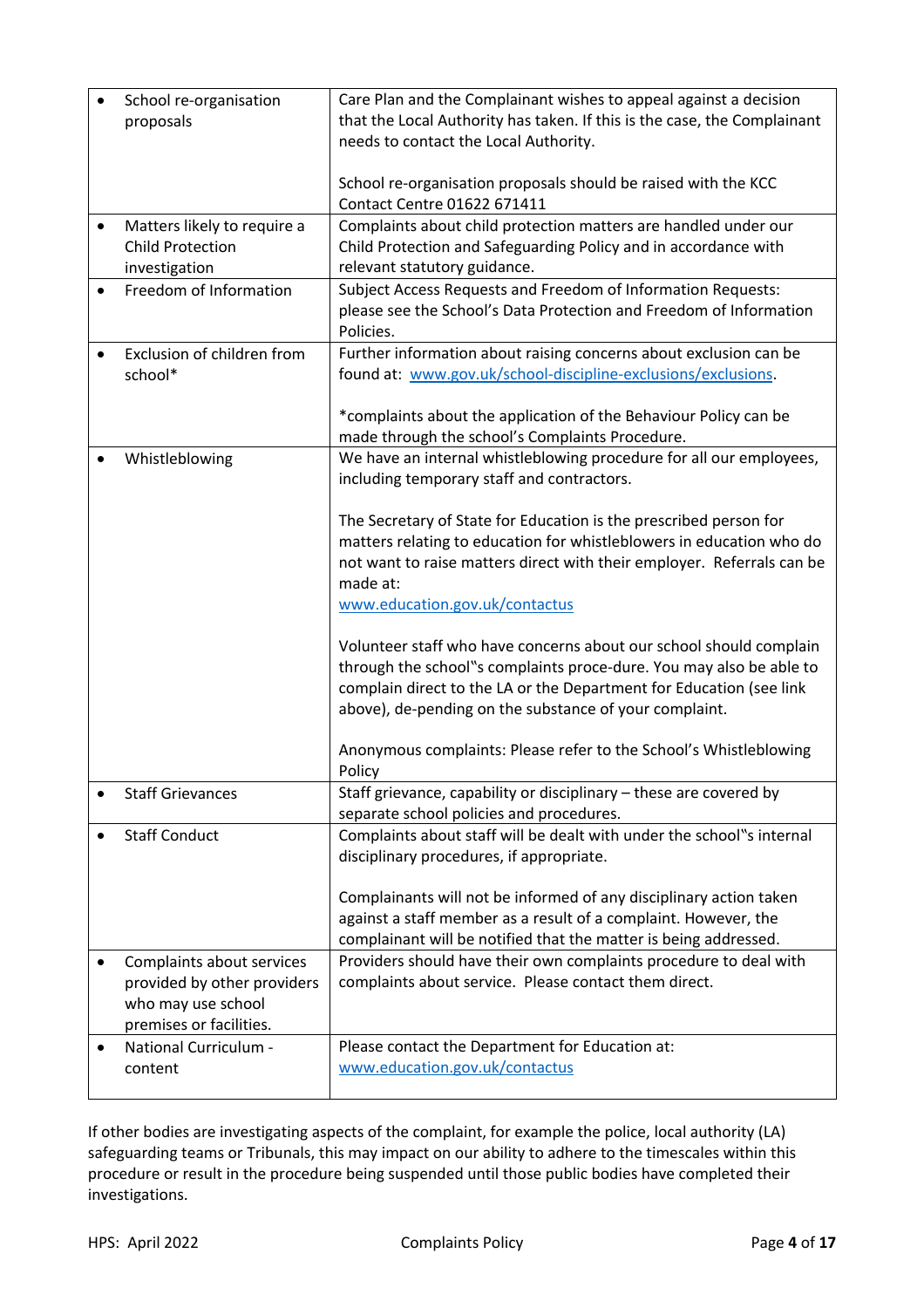If a complainant commences legal action against Hollingbourne Primary School in relation to their complaint, we will suspend the complaints procedure in relation to their complaint until those legal proceedings have concluded.

If a complainant contacts Hollingbourne Primary School again in relation to their complaint, the correspondence may then be viewed as 'serial' or 'persistent' and Hollingbourne Primary School will not respond but will continue to complete the initial complaints procedure in full.

# **Duplicate complaints**

After closing a complaint at the end of the complaints procedure, if the school receive a duplicate complaint from:

- a spouse
- a partner
- a grandparent
- a child

The school will inform the new complainant that the school has already considered that complaint and the local process is complete. The school should advise the new complainant to contact the Department for Education should they be dissatisfied with the school's handling of the original complaint.

Any new aspects to the original complaint will be investigated and dealt with to the full extent of the complaints procedure.

### **Resolving complaints**

At each stage in the procedure, Hollingbourne Primary School wants to resolve the complaint. If appropriate, we will acknowledge that the complaint is upheld in whole or in part. In addition, we may offer one or more of the following:

- an explanation
- an admission that the situation could have been handled differently or better
- an assurance that we will try to ensure the event complained of will not recur
- an explanation of the steps that have been or will be taken to help ensure that it will not happen again and an indication of the timescales within which any changes will be made
- an undertaking to review school policies in light of the complaint
- an apology.

#### **Withdrawal of a Complaint**

If a complainant wants to withdraw their complaint, we will ask them to confirm this in writing.

## **Stage 1**

Formal complaints must be made to the headteacher (unless they are about the headteacher), via the school office. This may be done in person, in writing (preferably on the Complaint Form including what actions you may feel might resolve the problem at this stage), or by telephone.

The headteacher will record the date the complaint is received and will acknowledge receipt of the complaint in writing (either by letter or email) within 5 school days.

Within this response, the headteacher will seek to clarify the nature of the complaint, ask what remains unresolved and what outcome the complainant would like to see. The headteacher can consider whether a face to face meeting is the most appropriate way of doing this.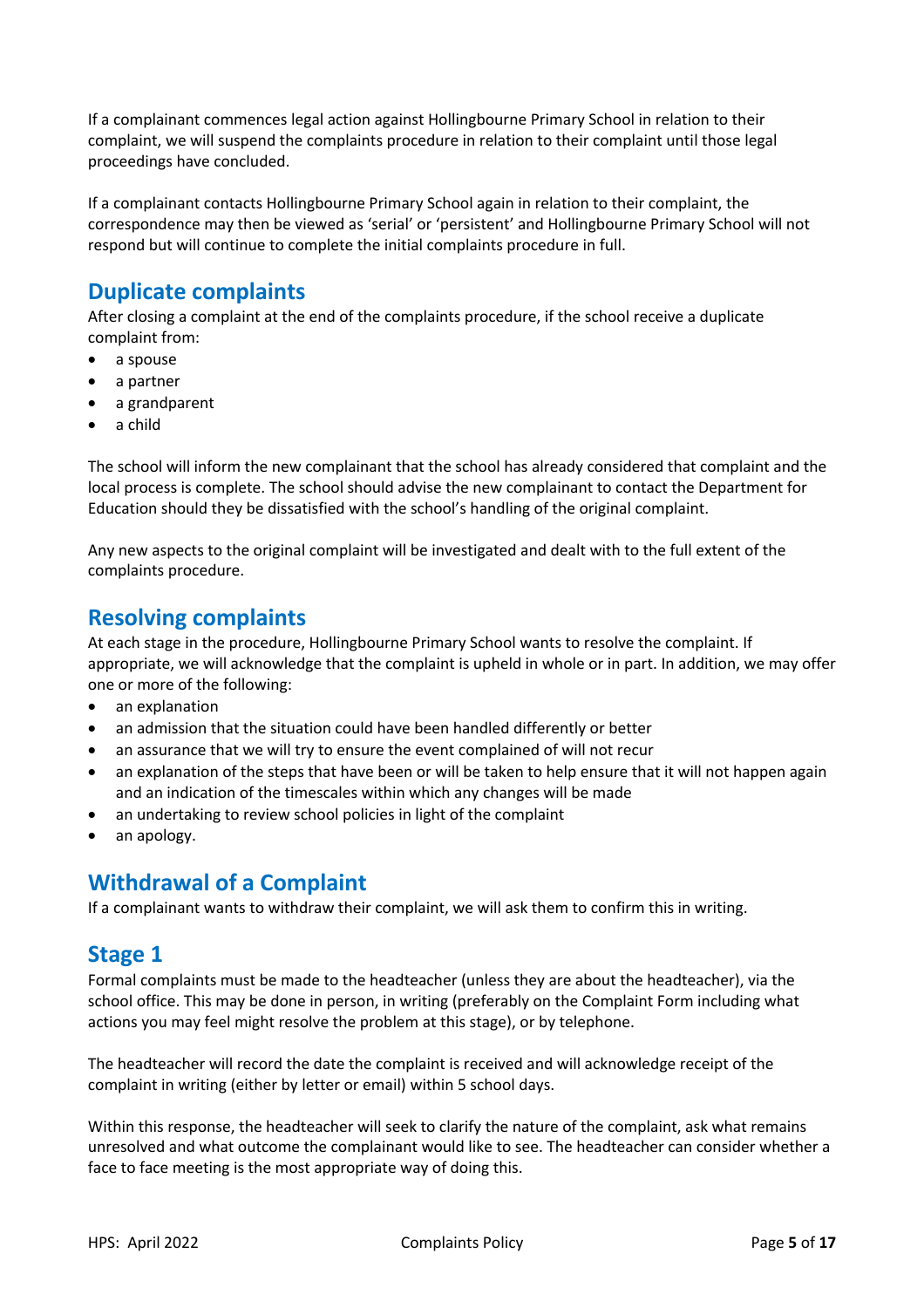*Note: The headteacher may delegate the investigation to another member of the school's senior leadership team but not the decision to be taken.* 

During the investigation, the headteacher (or investigator) will:

- if necessary, interview those involved in the matter and/or those complained of, allowing them to be accompanied if they wish
- keep a written record of any meetings/interviews in relation to their investigation.

At the conclusion of their investigation, the headteacher will provide a formal written response within 20 school days of the date of receipt of the complaint.

If the headteacher is unable to meet this deadline, they will provide the complainant with an update and revised response date.

The response will detail any actions taken to investigate the complaint and provide a full explanation of the decision made and the reason(s) for it. Where appropriate, it will include details of actions Hollingbourne Primary School will take to resolve the complaint.

The headteacher will advise the complainant of how to escalate their complaint should they remain dissatisfied with the outcome of Stage 1.

If the complaint is about the headteacher, or a member of the governing body (including the Chair or Vice-Chair), a suitably skilled governor will be appointed to complete all the actions at Stage 1.

Complaints about the headteacher or member of the governing body must be made to the Clerk, via the school office.

If the complaint is:

- jointly about the Chair and Vice Chair or
- the entire governing body or
- the majority of the governing body

Stage 1 may be considered by a suitably skilled and impartial member of the Governing body or if there are no suitably skilled and impartial members it could be considered by an independent investigator appointed by the clerk on behalf of the governing body or depending on the nature of the complaint and in the case of schools with a church foundation support could be sought from the Diocese to provide an impartial investigator. At the conclusion of their investigation, the chosen investigating body will provide a formal written response to the complainant and governing body.

#### **Stage 2**

If the complainant is dissatisfied with the outcome at Stage 1 and wishes to take the matter further, they can escalate the complaint to Stage 2 – a meeting with members of the governing body's complaints committee, which will be formed of the first three, impartial, governors available. This is the final stage of the complaints procedure.

A request to escalate to Stage 2 must be made to the Clerk, via the school office, within 5 school days of receipt of the Stage 1 response.

The Clerk will record the date the complaint is received and acknowledge receipt of the complaint in writing (either by letter or email) within 5 school days.

Requests received outside of this time frame will only be considered if exceptional circumstances apply.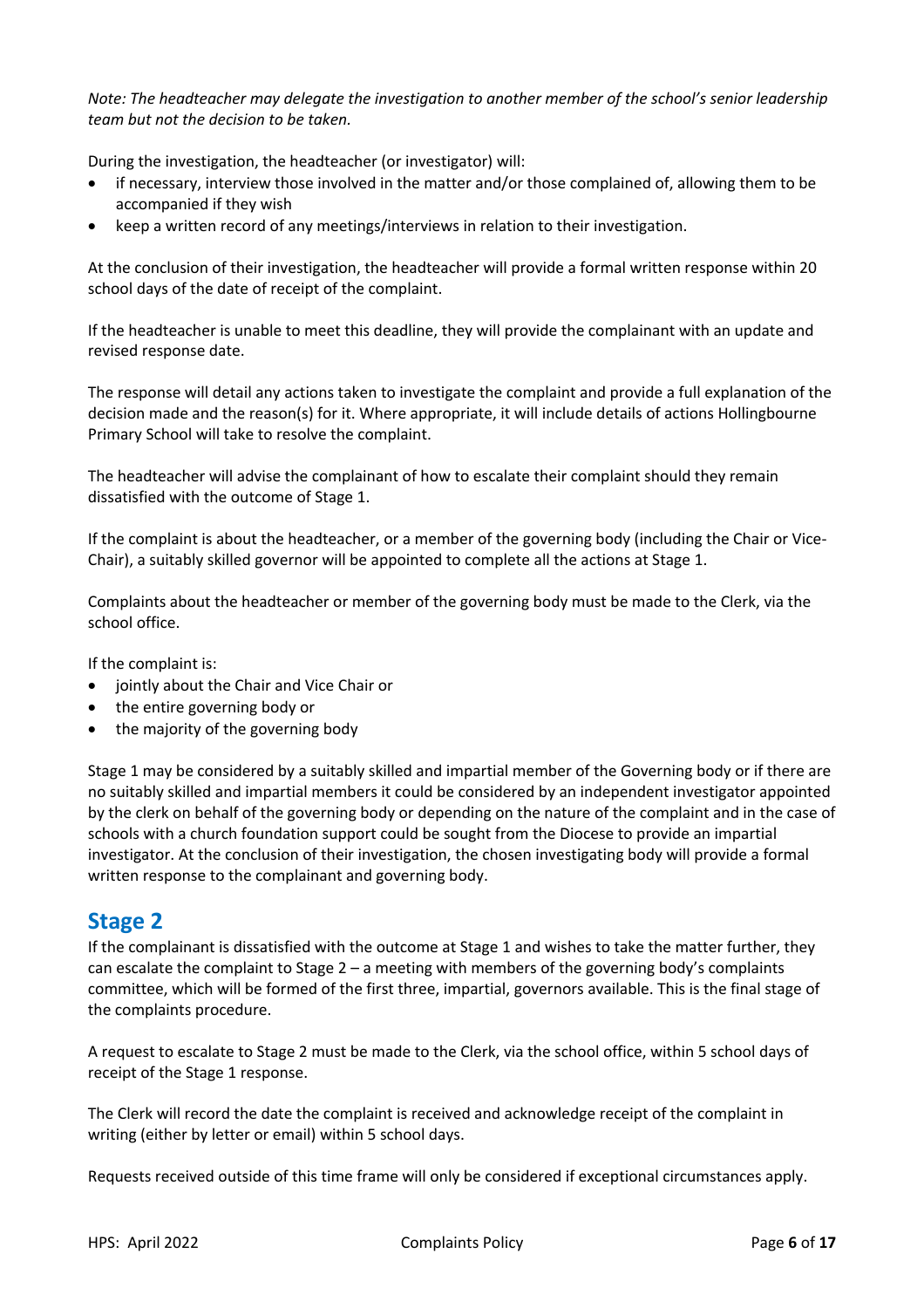The Clerk will write to the complainant to inform them of the date of the meeting. They will aim to convene a meeting within 20 school days of receipt of the Stage 2 request. If this is not possible, the Clerk will provide an anticipated date and keep the complainant informed.

If the complainant rejects the offer of three proposed dates, without good reason, the Clerk will decide when to hold the meeting. It will then proceed in the complainant's absence on the basis of written submissions from both parties.

The complaints committee will consist of at least three governors with no prior involvement or knowledge of the complaint. Prior to the meeting, they will decide amongst themselves who will act as the Chair of the Complaints Committee.

If there are fewer than three governors from Hollingbourne Primary School available, the Clerk will source any additional, independent governors through another local maintained school, local governing board members or governors and trustees from within academies or multi-academy trusts, an associate member of another governing body or a school the Governing Body have a joint panel agreement with, in order to make up the committee.

Alternatively, an entirely independent committee may be convened to hear the complaint at Stage 2.

Complainants can request an independent complaints committee if they believe there is likely to be bias in the proceedings. Complainants should provide the Clerk with evidence of bias in support of their request. The Governing Body will err on the side of caution if the appearance of bias may be sufficient to taint any decision reached.

If the committee is convening following rejection of three proposed dates without good reason the complaint will proceed on the basis of written submissions from both parties but in making their decision they will be sensitive to the complainant's needs.

When the complainant attends the meeting, they may bring someone along to provide support. This can be a relative or friend. The Department for Education recommend that neither the complainant nor the school bring legal representation. These committees are not a form of legal proceedings. The aim of the governors committee should be:

- reconciliation
- to put right things that may have gone wrong

The Department for Education recognises there may be occasions when legal representation is appropriate for instance, if a school employee is called as a witness in a complaint meeting, they may wish to be supported by union and/or legal representation.

*Note: Complaints about staff conduct will not generally be handled under this complaints procedure. Complainants will be advised that any staff conduct complaints will be considered under staff disciplinary procedures, if appropriate, but outcomes will not be shared with them.* 

Representatives from the media are not permitted to attend.

At least 10 school days before the meeting, the Clerk will:

- confirm and notify the complainant of the date, time and venue of the meeting, ensuring that, if the complainant is invited, the dates are convenient to all parties and that the venue and proceedings are accessible
- request copies of any further written material to be submitted to the committee at least 7 school days before the meeting.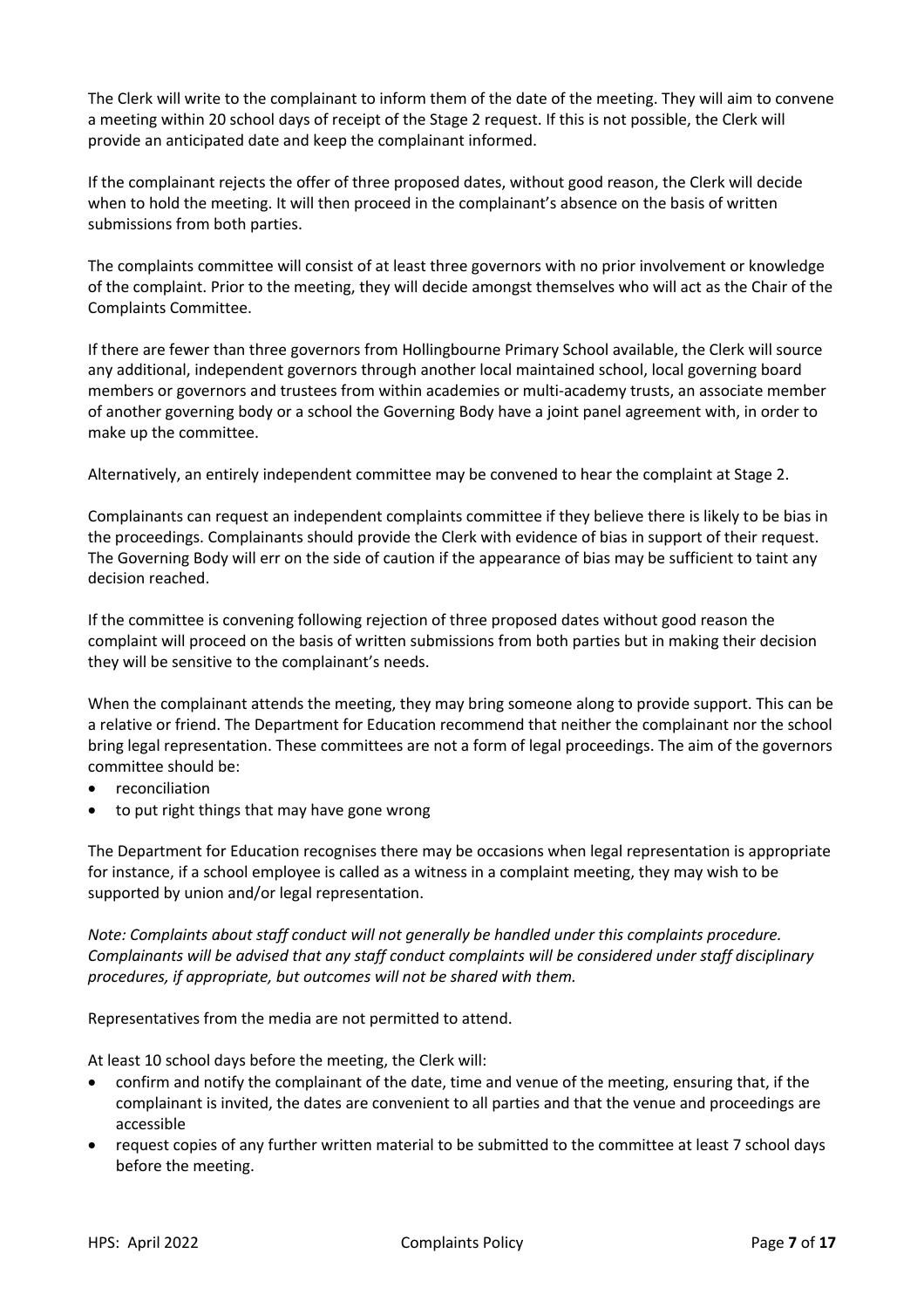Any written material will be circulated to all parties at least 5 school days before the date of the meeting. The committee will not normally accept, as evidence, recordings of conversations that were obtained covertly and without the informed consent of all parties being recorded.

The committee will also not review any new complaints at this stage or consider evidence unrelated to the initial complaint to be included. New complaints must be dealt with from Stage 1 of the procedure.

The meeting will be held in private. Electronic recordings of meetings or conversations are not normally permitted unless a complainant's own disability or special needs require it. Prior knowledge and consent of all parties attending must be sought before meetings or conversations take place. Consent will be recorded in any minutes taken. Schools are data controllers in their own right and have the discretion via their policies to decide for themselves whether to allow complainants to record meetings, if it's not required for the purposes of a reasonable adjustment.

The committee will consider the complaint and all the evidence presented. The committee can:

- uphold the complaint in whole or in part
- dismiss the complaint in whole or in part.

If the complaint is upheld in whole or in part, the committee will:

- decide on the appropriate action to be taken to resolve the complaint
- where appropriate, recommend changes to the school's systems or procedures to prevent similar issues in the future.

The Chair of the Committee will provide the complainant and Hollingbourne Primary School with a full explanation of their decision and the reason(s) for it, in writing, within 15 school days.

The letter to the complainant will include details of how to contact the Department for Education if they are dissatisfied with the way their complaint has been handled by Hollingbourne Primary along with copies of the minutes.

If the complaint is:

- jointly about the Chair and Vice Chair or
- the entire governing body or
- the majority of the governing body

Stage 2 will be heard by a committee of independent governors convened by the clerk from either impartial members of the GB or from another local maintained school, local governing board members and governors/trustees from within academies or multi academy trusts (academy governors should seek guidance and understanding from the clerk on the different legislative framework that may need to be taken into consideration during the complaint's hearing at the appeal stage), an associate member of another governing body or from a school the Governing Body have a joint panel agreement with. The committee will consider the complaint and all the evidence presented. The committee can:

- uphold the complaint in whole or in part
- dismiss the complaint in whole or in part.

If the complaint is upheld in whole or in part, the committee will:

- decide on the appropriate action to be taken to resolve the complaint
- where appropriate, recommend changes to systems or procedures to prevent similar issues in the future.

The Chair of the Committee will provide the complainant and Hollingbourne Primary School with a full explanation of their decision and the reason(s) for it, in writing, within 15 school days.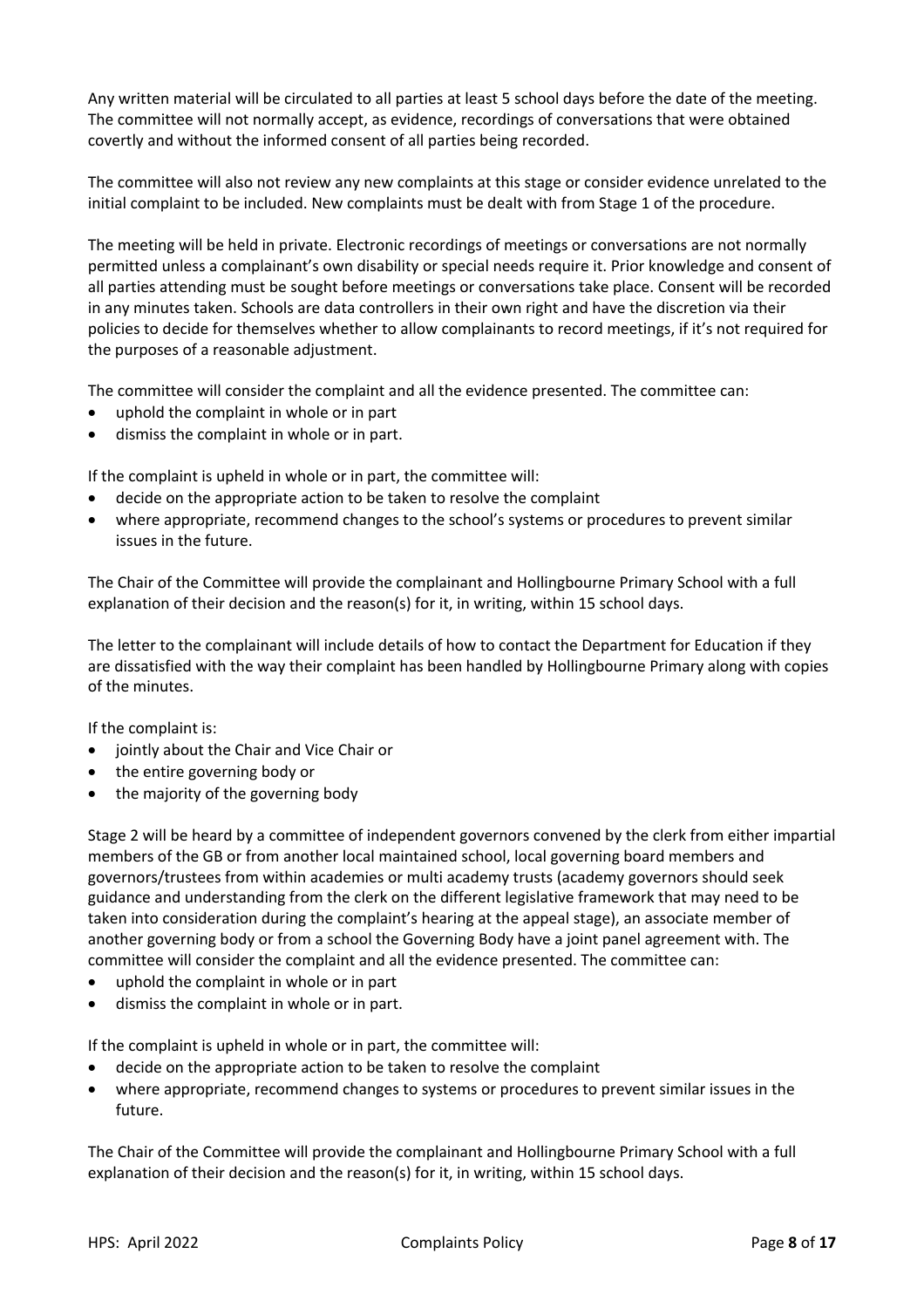The letter to the complainant will include details of how to contact the Department for Education if they are dissatisfied with the way their complaint has been handled by Hollingbourne Primary along with copies of the minutes.

## **Complaint campaigns**

Occasionally, you may become the focus of a campaign and receive large volumes of complaints:

- all based on the same subject
- from complainants unconnected with the school

Following an internal investigation into the subject matter by the Senior Leadership Team the school will respond either by:

- sending a template response to all complainants or
- publishing a single response on the schools website

If complainants in this case remain dissatisfied they may refer to the "Next Steps" at the end of this policy.

### **Next Steps**

If the complainant believes the school did not handle their complaint in accordance with the published complaints procedure or they acted unlawfully or unreasonably in the exercise of their duties under education law, they can contact the Department for Education after they have completed Stage 2.

The Department for Education will not normally reinvestigate the substance of complaints or overturn any decisions made by Hollingbourne Primary. They will consider whether Hollingbourne Primary School has adhered to education legislation and any statutory policies connected with the complaint.

The complainant can refer their complaint to the Department for Education online at: www.education.gov.uk/contactus, by telephone on: 0370 000 2288 or by writing to: Department for Education Piccadilly Gate Store Street Manchester M1 2WD.

#### **Policy for managing serial and unreasonable complaints**

Hollingbourne Primary School's committed to dealing with all complaints fairly and impartially, and to providing a high quality service to those who complain. Anyone has the right to raise a new complaint at any time. We will not normally limit the contact complainants have with the school. However, we do not expect our staff to tolerate unacceptable behaviour and will take action to protect staff from that behaviour, including that which is abusive, offensive or threatening.

The school defines unreasonable complaints as *'those who, because of the frequency or nature of their contact with the school, hinder our consideration of their or other people's complaints'.*

#### **Examples: A complaint may be regarded as unreasonable when the person making the complaint:**

- $\triangleright$  refuses to articulate their complaint or specify the grounds of a complaint or the outcomes sought by raising the complaint, despite offers of assistance;
- $\triangleright$  refuses to co-operate with the complaints investigation process while still wishing their complaint to be resolved;
- $\triangleright$  refuses to accept that certain issues are not within the scope of a complaints procedure;
- $\triangleright$  insists on the complaint being dealt with in ways which are incompatible with the adopted complaints procedure or with good practice;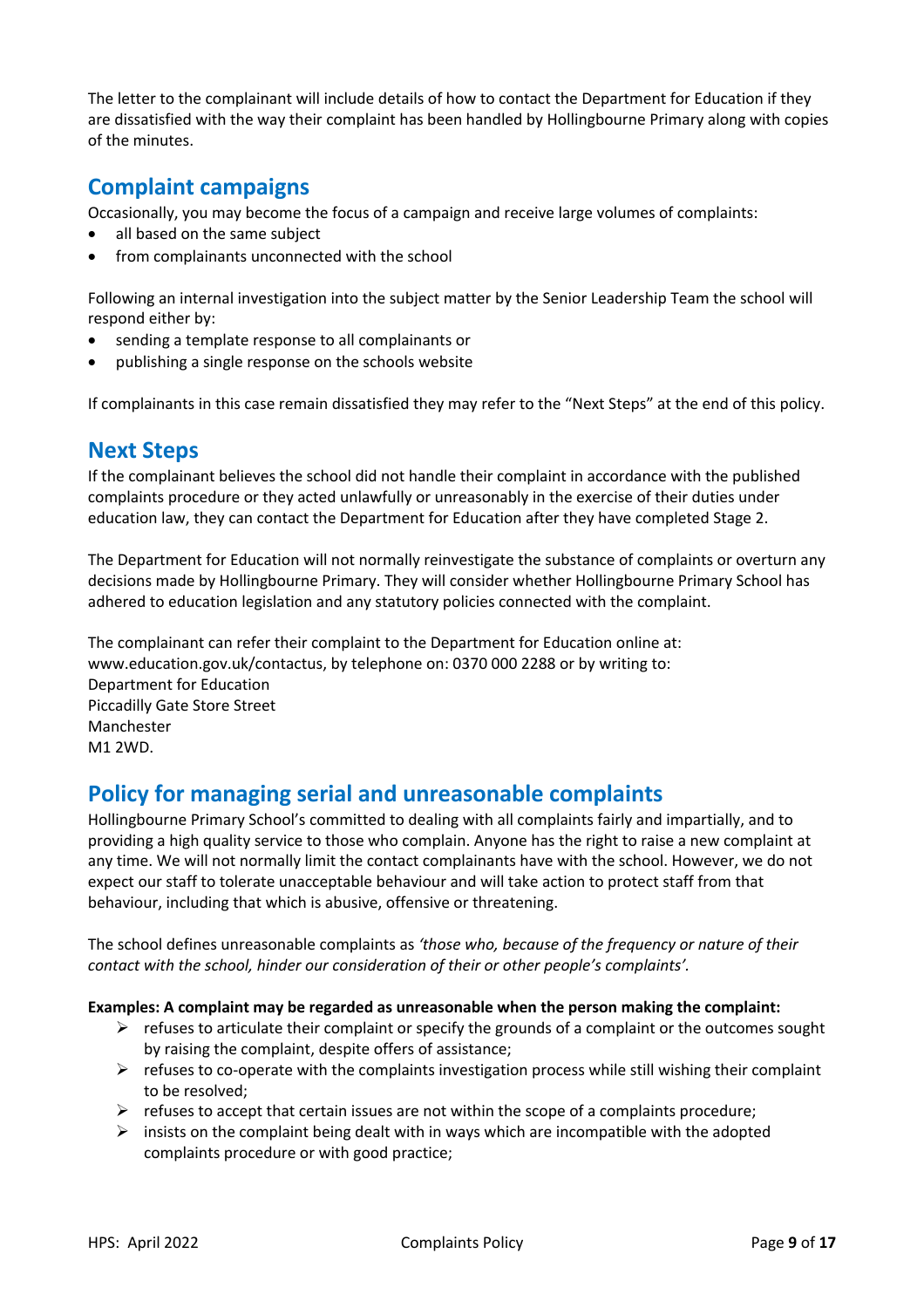- $\triangleright$  introduces trivial or irrelevant information which the complainant expects to be taken into account and commented on, or raises large numbers of detailed but unimportant questions, and insists they are fully answered, often immediately and to their own timescales;
- $\triangleright$  makes unjustified complaints about staff who are trying to deal with the issues, and seeks to have them replaced;
- $\triangleright$  changes the basis of the complaint as the investigation proceeds;
- $\triangleright$  repeatedly makes the same complaint (despite previous investigations or responses concluding that the complaint is groundless or has been addressed);
- $\triangleright$  refuses to accept the findings of the investigation into that complaint where the school"s complaint procedure has been fully and properly implemented and completed including referral to the Department for Education;
- $\triangleright$  seeks an unrealistic outcome;
- $\triangleright$  Makes excessive demands on school time by frequent, lengthy, complicated and stressful contact with staff regarding the complaint in person, in writing, by email and by telephone while the complaint is being dealt with.

A complaint may also be considered unreasonable if the person making the complaint does so either faceto-face, by telephone or in writing or electronically:-

- $\triangleright$  maliciously;
- $\triangleright$  aggressively;
- $\triangleright$  using threats, intimidation or violence;
- $\triangleright$  using abusive, offensive or discriminatory language;
- $\triangleright$  knowing it to be false;
- $\triangleright$  using falsified information;
- $\triangleright$  Publishing unacceptable information in a variety of media such as in social media websites and newspapers.

Complainants should limit the numbers of communications with a school while a complaint is being progressed. It is not helpful if repeated correspondence is sent (either by letter, phone, email or text) as it could delay the outcome being reached.

Whenever possible, the Headteacher or Chair of Governors will discuss any concerns with the complainant informally before applying an 'unreasonable' marking including suggesting that the complainant asks a third party to act on their behalf such as the local Citizens' Advice.

If the behaviour continues, the Headteacher will write to the complainant explaining that their behaviour is unreasonable and asking them to change it. For complainants who excessively contact the school causing a significant level of disruption, we may specify methods of communication (such as restrict the complaint to a single point of contact via an email address) and limit the number of contacts in a communication plan. This will usually be reviewed after 6 months.

In response to any serious incident of harassment, aggression or violence, the concerns and actions taken will be put in writing immediately (including the decision to stop responding) and the police informed. This may include barring an individual from school premises.

#### **Barring from the School Premises**

Although fulfilling a public function, Schools are private places. The public has no automatic right of entry. Schools will therefore act to ensure they remain a safe place for pupils, staff and other members of their community.

If an individual's behaviour is a cause for concern, a school can ask him/her to leave school premises. In serious cases, the Headteacher or the local authority can notify them in writing that their implied licence to be on school premises has been temporarily revoked subject to any representations that the person may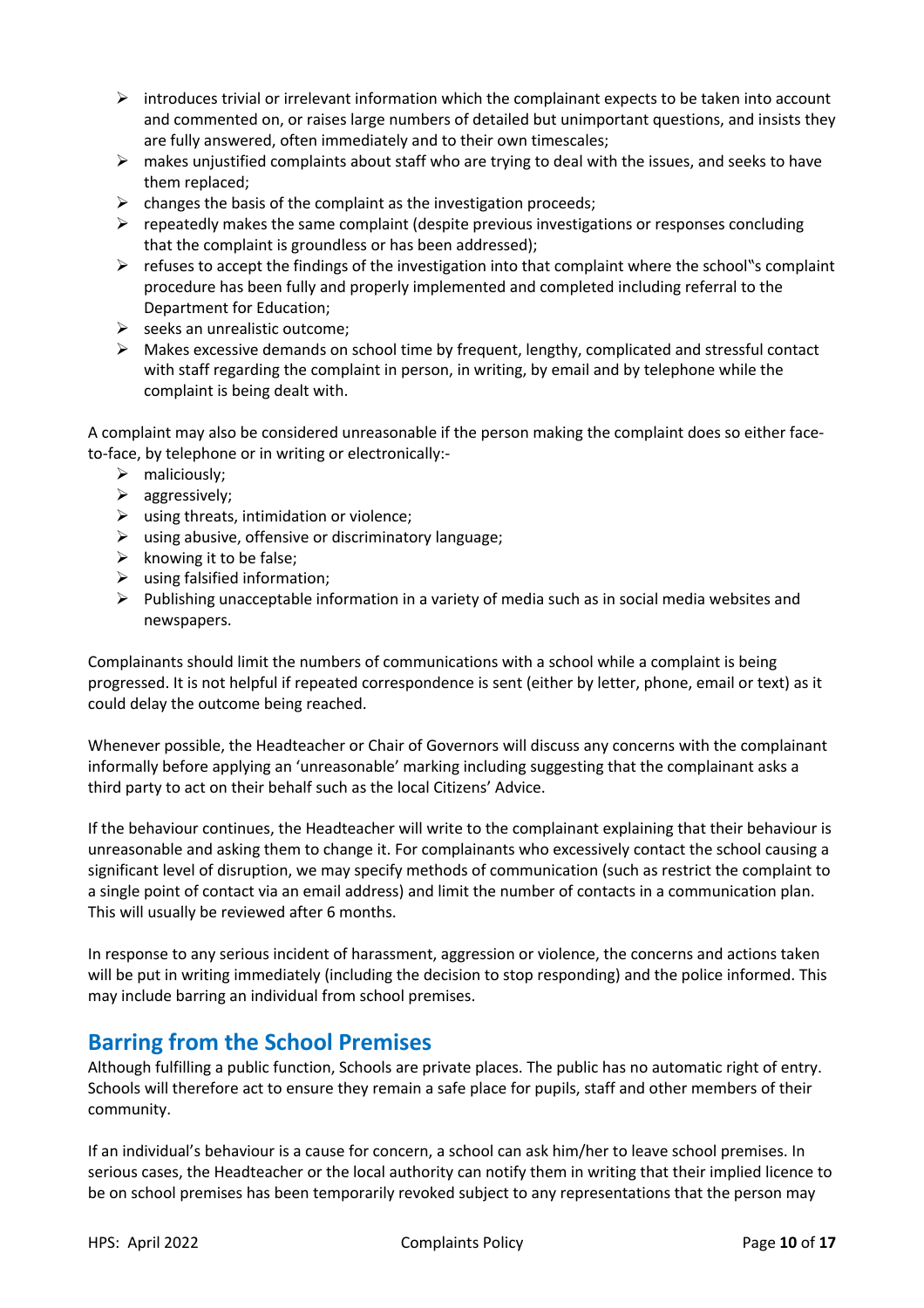wish to make. Schools should always give that person the opportunity to formally express their views on the decision to bar in writing. Anyone wishing to complain about being barred can do so, by letter or email, to the Chair of Governors. The decision to bar should then be reviewed, taking into account any representations and either confirmed or lifted. If the decision is confirmed the person should be notified in writing, explaining how long the bar will be in place and when the decision will be reviewed, usually after 6 months.

Complaints about barring cannot be escalated to the Department for Education. Once the school's own complaints procedure has been completed, the only remaining avenue of appeal is through the Courts; independent legal advice must therefore be sought.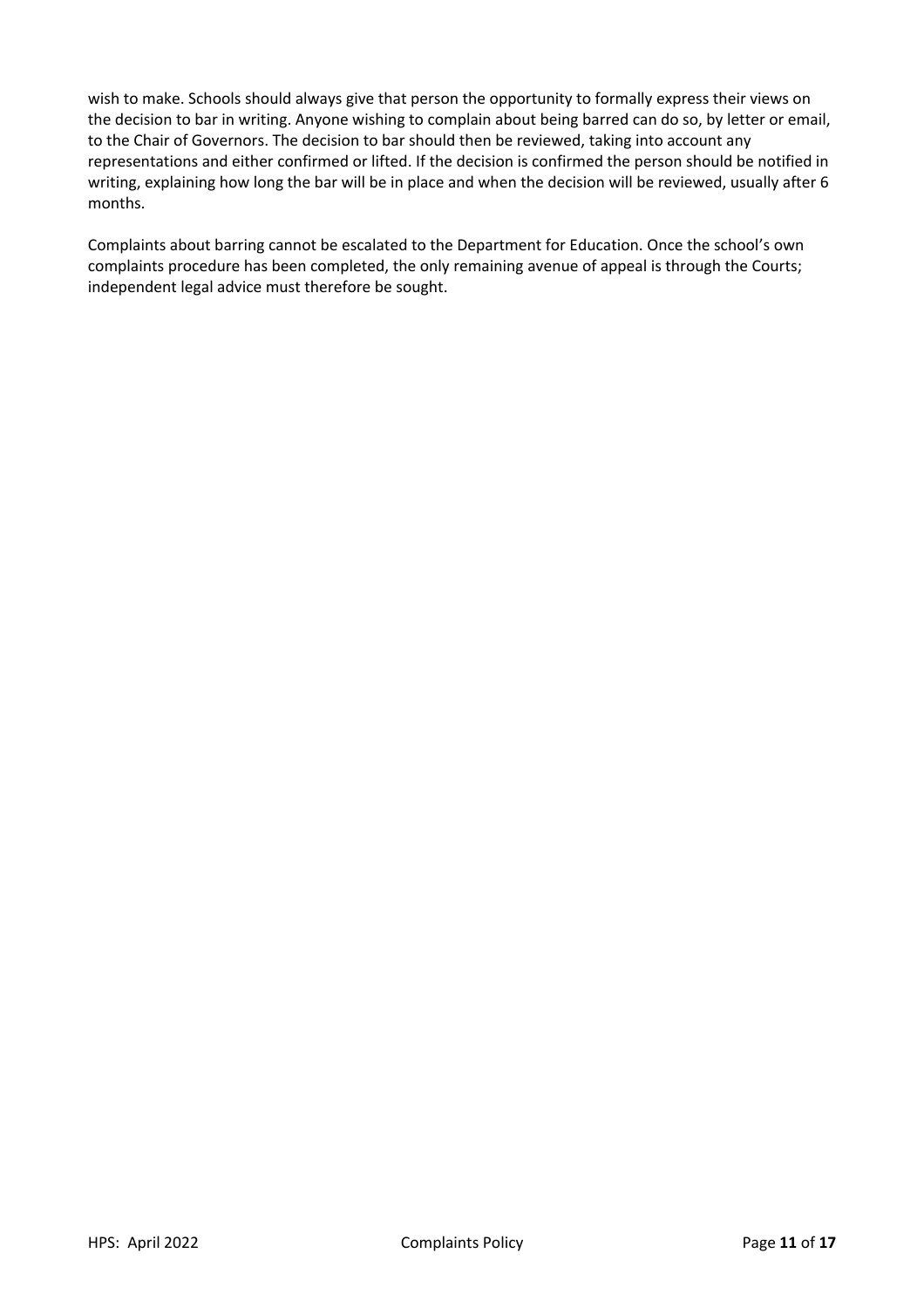## **Concern Form**

Please complete and return to Helen Bradley-Wyatt (Headteacher) who will acknowledge receipt and explain what action will be taken.

| Pupil's Name (if relevant):<br>Your relationship to the pupil (if relevant):<br><b>Address:</b><br>Postcode:<br>Daytime telephone number:<br><b>Evening telephone number:</b><br>Please give details of your concern, including whether you have spoken to anybody at the school about<br>it. |
|-----------------------------------------------------------------------------------------------------------------------------------------------------------------------------------------------------------------------------------------------------------------------------------------------|
|                                                                                                                                                                                                                                                                                               |
|                                                                                                                                                                                                                                                                                               |
|                                                                                                                                                                                                                                                                                               |
|                                                                                                                                                                                                                                                                                               |
|                                                                                                                                                                                                                                                                                               |
|                                                                                                                                                                                                                                                                                               |
|                                                                                                                                                                                                                                                                                               |
|                                                                                                                                                                                                                                                                                               |
|                                                                                                                                                                                                                                                                                               |
|                                                                                                                                                                                                                                                                                               |
|                                                                                                                                                                                                                                                                                               |
|                                                                                                                                                                                                                                                                                               |
| What actions do you feel might resolve the problem at this stage?                                                                                                                                                                                                                             |
|                                                                                                                                                                                                                                                                                               |
|                                                                                                                                                                                                                                                                                               |
|                                                                                                                                                                                                                                                                                               |
| Signature:                                                                                                                                                                                                                                                                                    |
| Date:                                                                                                                                                                                                                                                                                         |
| <b>Official use</b>                                                                                                                                                                                                                                                                           |
| Date acknowledgement sent:                                                                                                                                                                                                                                                                    |
| By who:                                                                                                                                                                                                                                                                                       |
| <b>Concern referred to:</b>                                                                                                                                                                                                                                                                   |
| Date:                                                                                                                                                                                                                                                                                         |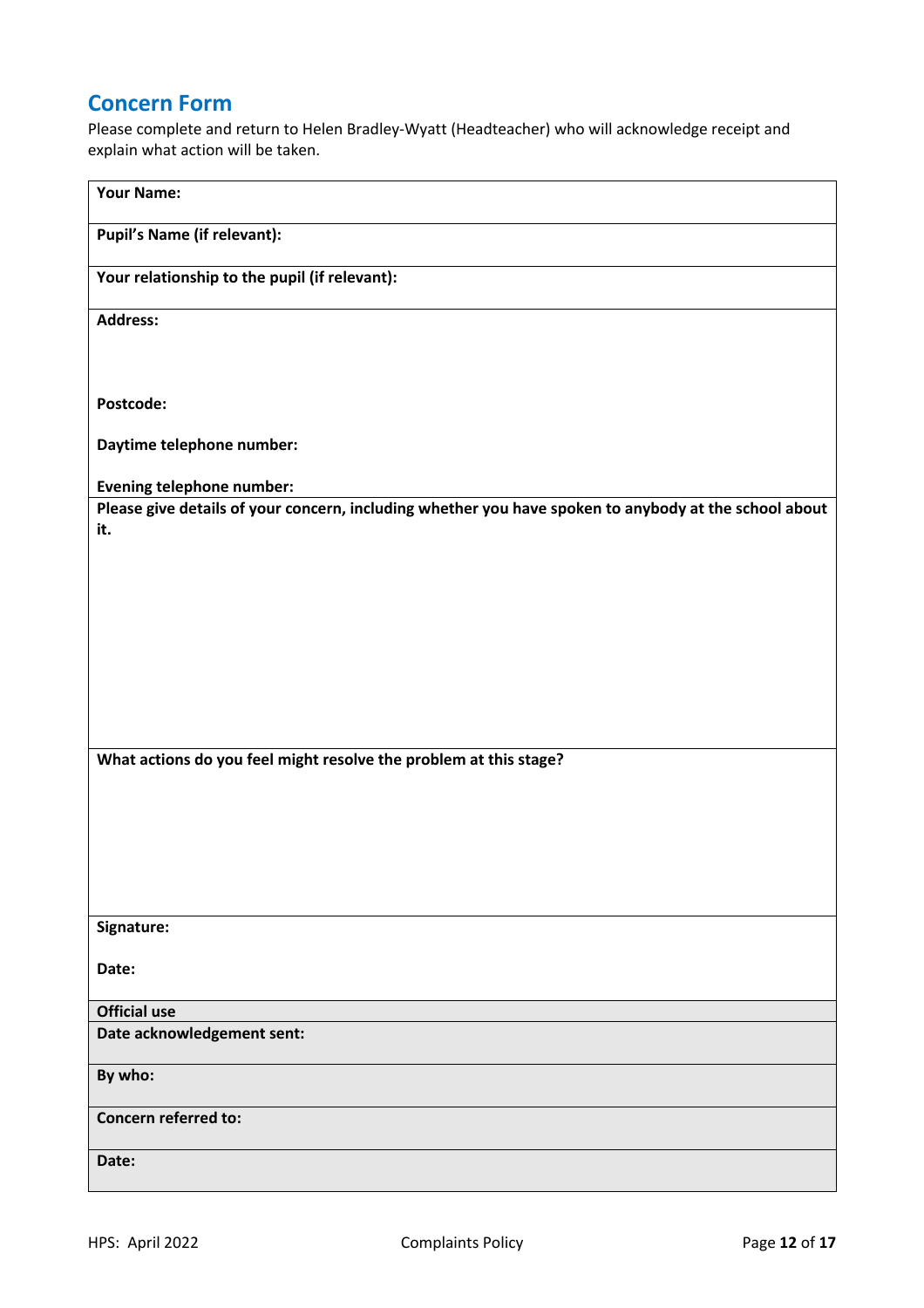# **Complaint Form**

Please complete and return to Helen Bradley-Wyatt (Headteacher) who will acknowledge receipt and explain what action will be taken.

| <b>Your Name:</b>                                                                                              |
|----------------------------------------------------------------------------------------------------------------|
| <b>Pupil's Name (if relevant):</b>                                                                             |
|                                                                                                                |
| Your relationship to the pupil (if relevant):                                                                  |
| <b>Address:</b>                                                                                                |
|                                                                                                                |
|                                                                                                                |
| Postcode:                                                                                                      |
| Daytime telephone number:                                                                                      |
| <b>Evening telephone number:</b>                                                                               |
| Please give details of your complaint, including whether you have spoken to anybody at the school<br>about it. |
|                                                                                                                |
|                                                                                                                |
|                                                                                                                |
|                                                                                                                |
|                                                                                                                |
|                                                                                                                |
|                                                                                                                |
|                                                                                                                |
|                                                                                                                |
| What actions do you feel might resolve the problem at this stage?                                              |
|                                                                                                                |
|                                                                                                                |
|                                                                                                                |
|                                                                                                                |
|                                                                                                                |
|                                                                                                                |
|                                                                                                                |
| Are you attaching any paperwork? Is so, please give details.                                                   |
|                                                                                                                |
|                                                                                                                |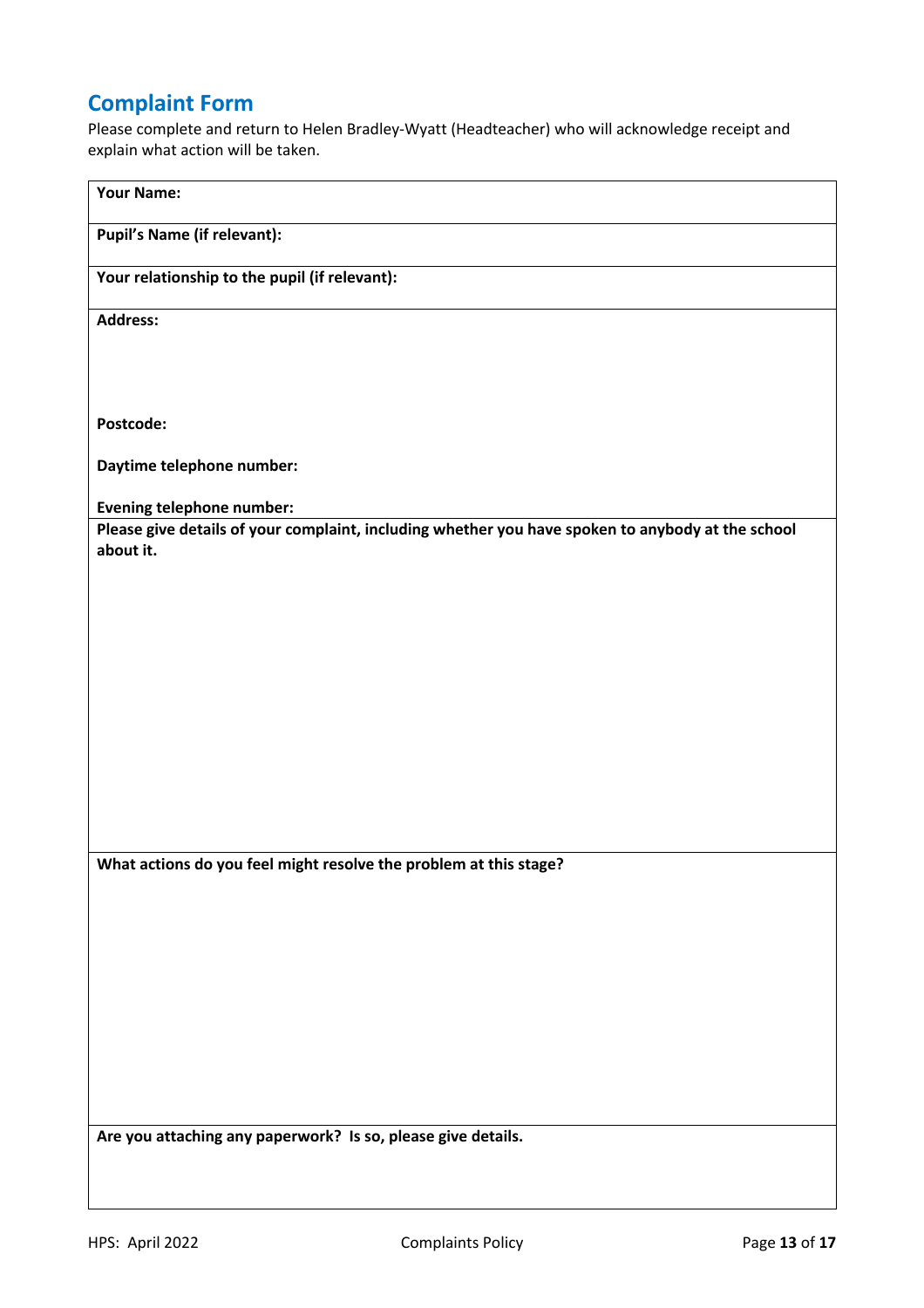| Signature:                    |
|-------------------------------|
|                               |
| Date:                         |
|                               |
|                               |
| <b>Official use</b>           |
| Date acknowledgement sent:    |
|                               |
|                               |
| By who:                       |
|                               |
| <b>Complaint referred to:</b> |
|                               |
|                               |
| Date:                         |
|                               |
|                               |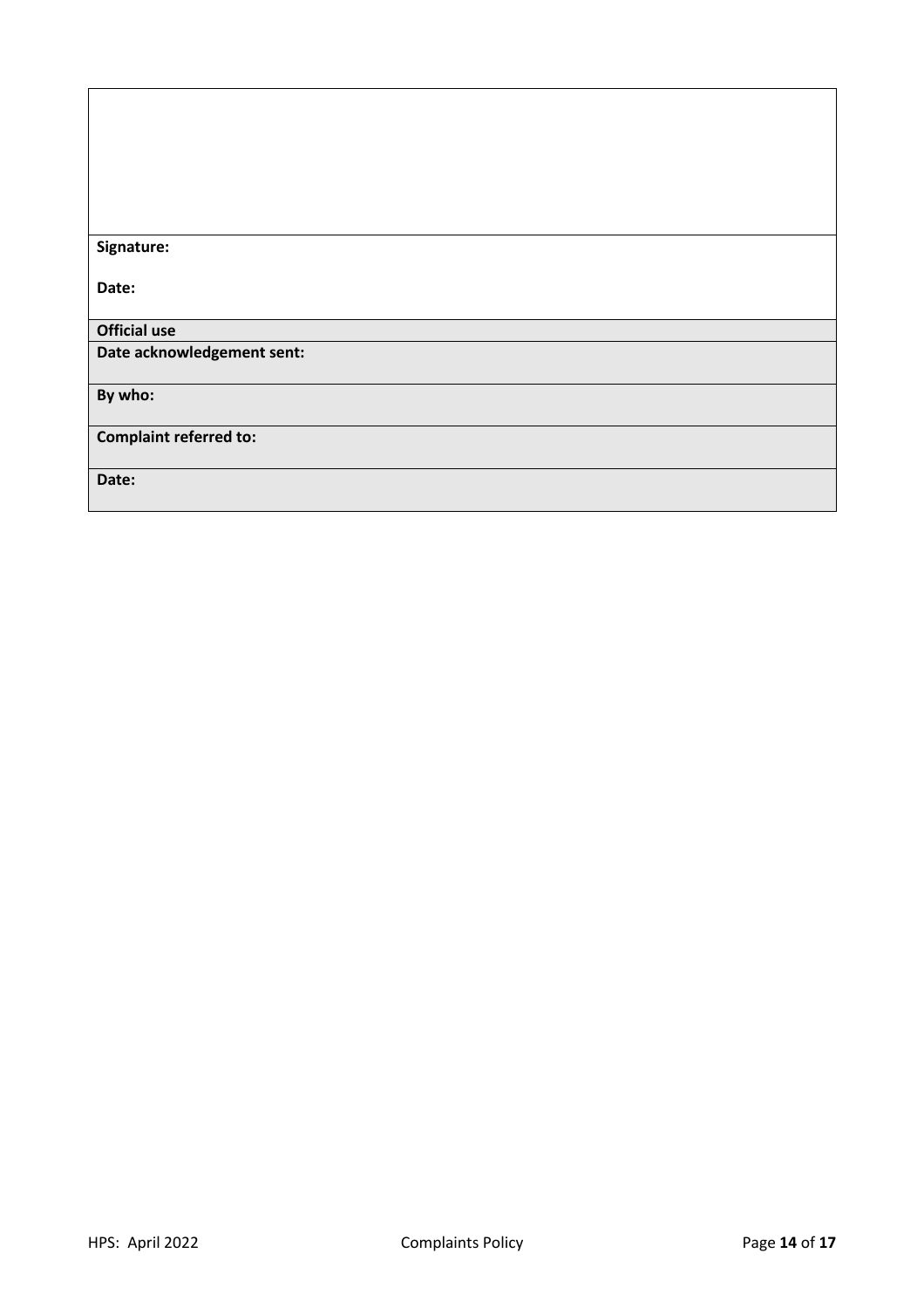# **Roles and Responsibilities**

#### **Complainant**

The complainant will receive a more effective response to the complaint if they:

- explain the complaint in full as early as possible
- co-operate with the school in seeking a solution to the complaint
- respond promptly to requests for information or meetings or in agreeing the details of the complaint
- ask for assistance as needed
- treat all those involved in the complaint with respect
- refrain from publicising the details of their complaint on social media and respect confidentiality.

#### **Investigator**

The investigator's role is to establish the facts relevant to the complaint by:

- providing a comprehensive, open, transparent and fair consideration of the complaint through:
- sensitive and thorough interviewing of the complainant to establish what has happened and who has been involved
- interviewing staff and children/young people and other people relevant to the complaint
- consideration of records and other relevant information
- analysing information
- liaising with the complainant and the complaints co-ordinator as appropriate to clarify what the complainant feels would put things right.

The investigator should:

- conduct interviews with an open mind and be prepared to persist in the questioning
- keep notes of interviews or arrange for an independent note taker to record minutes of the meeting
- ensure that any papers produced during the investigation are kept securely pending any appeal
- be mindful of the timescales to respond
- prepare a comprehensive report for the headteacher or complaints committee that sets out the facts, identifies solutions and recommends courses of action to resolve problems.

The headteacher or complaints committee will then determine whether to uphold or dismiss the complaint and communicate that decision to the complainant, providing the appropriate escalation details.

#### **Complaints Co-ordinator**

(If you are using a Complaints Co-ordinator this could be the headteacher /clerk or other staff member providing administrative support)

The complaints co-ordinator should:

- ensure that the complainant is fully updated at each stage of the procedure
- liaise with staff members, headteacher, Chair of Governors, Clerk and LAs (if appropriate) to ensure the smooth running of the complaints procedure
- be aware of issues regarding:
- sharing third party information
- additional support. This may be needed by complainants when making a complaint including interpretation support or where the complainant is a child or young person
- keep records.

#### **Clerk to the Governing Body**

The Clerk is the contact point for the complainant and the committee and should:

• ensure that all people involved in the complaint procedure are aware of their legal rights and duties, including any under legislation relating to school complaints, education law, the Equality Act 2010, the Freedom of Information Act 2000, the Data Protection Act (DPA) 2018 and the General Data Protection Regulations (GDPR)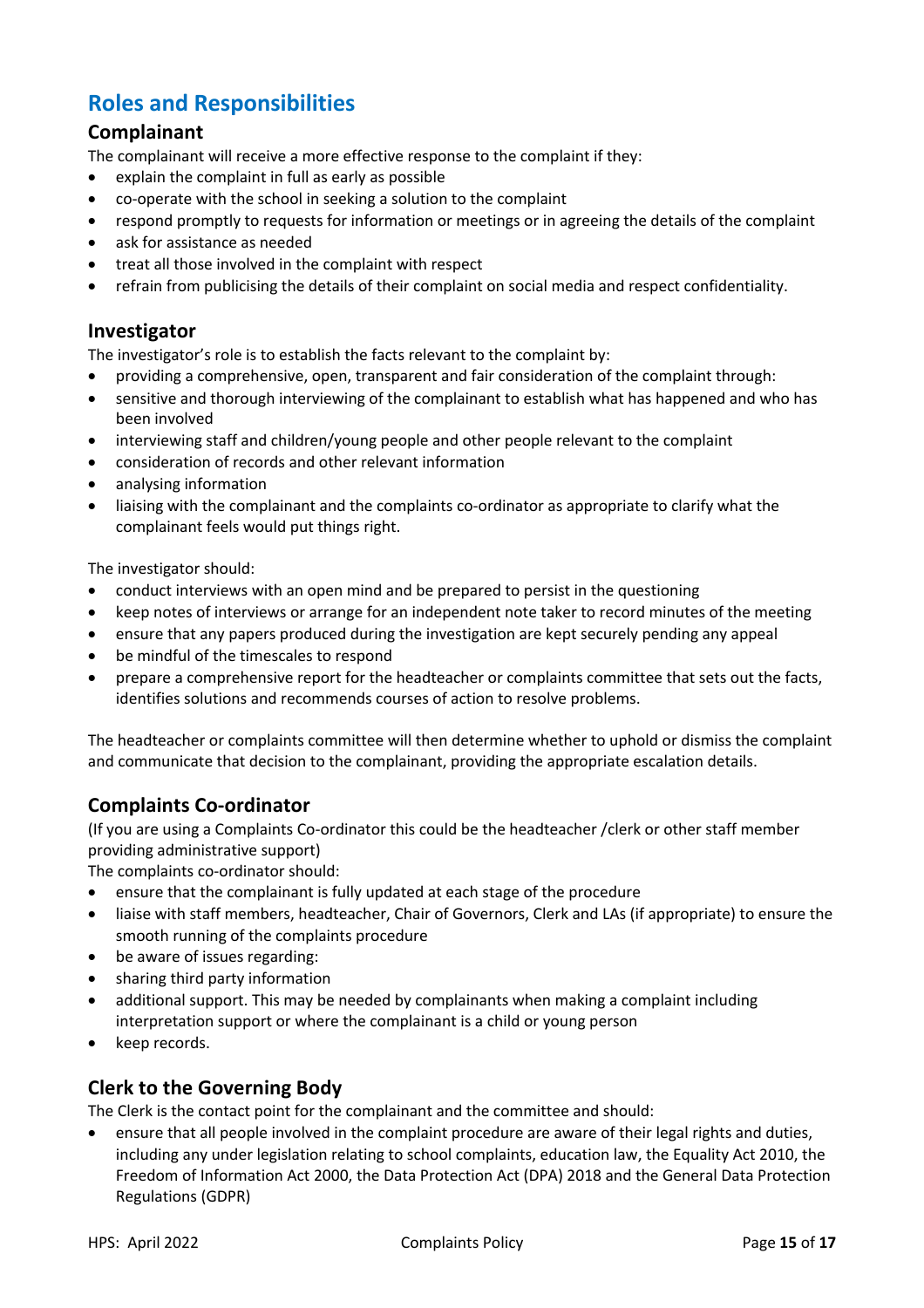- set the date, time and venue of the meeting, ensuring that the dates are convenient to all parties (if they are invited to attend) and that the venue and proceedings are accessible
- collate any written material relevant to the complaint (for example; stage 1 paperwork, school and complainant submissions) and send it to the parties in advance of the meeting within an agreed timescale
- record the proceedings
- circulate the minutes of the meeting
- notify all parties of the committee's decision.

#### **Committee Chair**

The committee's chair, who is nominated in advance of the complaint meeting, should ensure that:

- both parties are asked (via the Clerk) to provide any additional information relating to the complaint by a specified date in advance of the meeting
- the meeting is conducted in an informal manner, is not adversarial, and that, if all parties are invited to attend, everyone is treated with respect and courtesy
- complainants who may not be used to speaking at such a meeting are put at ease. This is particularly important if the complainant is a child/young person
- the remit of the committee is explained to the complainant
- written material is seen by everyone in attendance, provided it does not breach confidentiality or any individual's rights to privacy under the DPA 2018 or GDPR.
- If a new issue arises it would be useful to give everyone the opportunity to consider and comment upon it; this may require a short adjournment of the meeting
- both the complainant and the school are given the opportunity to make their case and seek clarity, either through written submissions ahead of the meeting or verbally in the meeting itself
- the issues are addressed
- key findings of fact are made
- the committee is open-minded and acts independently
- no member of the committee has an external interest in the outcome of the proceedings or any involvement in an earlier stage of the procedure
- the meeting is minuted
- they liaise with the Clerk (and complaints co-ordinator, if the school has one).

#### **Committee Member**

Committee members should be aware that:

- the meeting must be independent and impartial, and should be seen to be so
- no governor may sit on the committee if they have had a prior involvement in the complaint or in the circumstances surrounding it.
- the aim of the meeting should be to resolve the complaint and achieve reconciliation between the school and the complainant
- it is recognised that the complainant might not be satisfied with the outcome if the meeting does not find in their favour. It may only be possible to establish the facts and make recommendations.
- many complainants will feel nervous and inhibited in a formal setting
- parents/carers often feel emotional when discussing an issue that affects their child.
- extra care needs to be taken when the complainant is a child and present during all or part of the meeting:

Careful consideration of the atmosphere and proceedings should ensure that the child does not feel intimidated. The committee should respect the views of the child and give them equal consideration to those of adults. If the child is the complainant, the committee should ask in advance if any support is needed to help them present their complaint. Where the child's parent is the complainant, the committee should give the parent the opportunity to say which parts of the meeting, if any, the child needs to attend. However, the parent should be advised that agreement might not always be possible